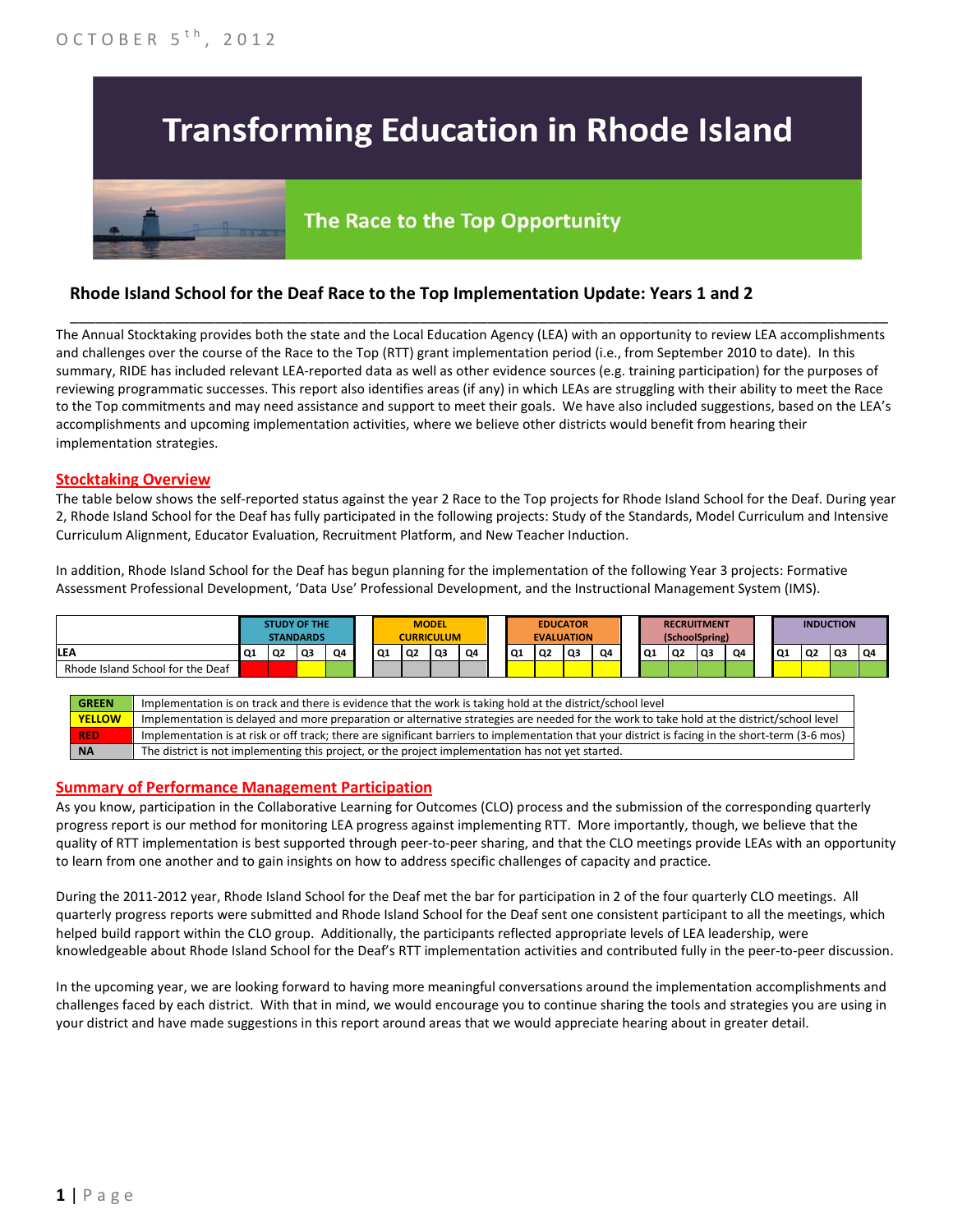#### **System of Support 1: Standards and Curriculum**

As of July 2012, Rhode Island School for the Deaf is delayed against the System of Support 1 year 1 and year 2 commitments and tasks for Race to the Top, reflected in the tables below. Based on the quarterly progress reports submitted by Rhode Island School for the Deaf, we have assessed the district as 'on track', 'delayed' or 'off track/at risk' on each task utilizing the criteria described on page 1 of this report.

| <b>Study of the Standards</b>                                   | Year 1:<br>SY10-11 | Year 2:<br>SY11-12      |  |
|-----------------------------------------------------------------|--------------------|-------------------------|--|
| Identify educators to participate in the Study of the Standards | $V^*$              | x                       |  |
| Specify names and invite participants                           |                    | $\mathbf v$             |  |
| Coordinate schedule with RIDE for all participants              | X                  |                         |  |
| Complete planned educator training                              | Λ                  | $\overline{\mathsf{x}}$ |  |

*\*Please note: the 'x' in the above table represents the anticipated completion timeline set by RIDE, not when the district completed the task.*

| Intensive Curriculum Alignment and Model Curriculum Development                                                                                                                                                                                           |   |   | Year 2:<br>SY11-12 |
|-----------------------------------------------------------------------------------------------------------------------------------------------------------------------------------------------------------------------------------------------------------|---|---|--------------------|
| Develop and communicate a multi-year Transition Plan for the Common Core State Standards implementation, including clear<br>expectations for school level transition benchmarks and a plan for developing a curriculum aligned to the CCSS in grades K-12 |   |   | ⋏                  |
| Identify opportunities for educators to work collaboratively to deepen understanding of CCSS (e.g. Common Planning Time, grade<br>level team, department meetings, faculty meetings)                                                                      |   | x | x                  |
| Conduct analyses of each core curricula to ensure that each is aligned to standards, guaranteed and viable                                                                                                                                                | х |   |                    |
| ldentify which, if any, curriculum development is needed as well as the method by which curriculum will be developed (i.e. Model<br>Curriculum with the Charles A. Dana Center, through an LEA cohort, or individually)                                   | х | x |                    |
| Create implementation plan, including the identification of aligned resources, to support roll out of new curricula                                                                                                                                       |   | X | $\mathsf{x}$       |
| Develop curriculum aligned to the Common Core State Standards, including participation in Dana Center curriculum writing and<br>leadership sessions (if applicable)                                                                                       |   | X | $\mathsf{x}$       |

RIDE is pleased to note that, as of August 2012, the Rhode Island School for the Deaf completed their Study of the Standards training sessions. The school coordinated with RIDE to hold all-school ELA Study of the Standards training sessions, and the special education administrator and several other teachers attended math sessions, which satisfied their RTT goals of 85% educator participation.

In their quarterly progress update to RIDE, the RI School for the Deaf noted significant delays in this area during the first half of the 2011- 2012 school year. This was in large part because curriculum development plans were contingent upon the school's parallel development of the reform plan, the recruitment and hiring of a Director and the development of a professional development plan. Despite these challenges, the special education administrator and several teachers were able to attend initial Study of the Standards sessions. The school also benefited from the additional supplemental professional development offered by RIDE and geared towards increasing readiness to transition to the Common Core State Standards (CCSS) through focusing on text complexity, developing text-dependent questions, and deepening understanding of the mathematics standards.

In their quarterly progress reports, the LEA noted that they have encountered the following challenges around this work:

- Lack of a finalized school reform plan and a school Director make it challenging to plan for and complete these activities
- The interim/leadership team in place lacked the context for some of these initiatives
- Appropriateness of curriculum resources for student population served

In the upcoming school year, RIDE hopes that the School for the Deaf can utilize the model curriculum developed by other districts in order to meet the requirement of implementing an aligned, guaranteed and viable curriculum while also examining how that curriculum can best address the instructional needs of their students. We look forward to hearing about your progress working collaboratively with the other districts, and on new in-district initiatives, as well as the successes and challenges you encountered along the way, as you (and all districts) begin planning for next steps following the Common Core State Standards alignment.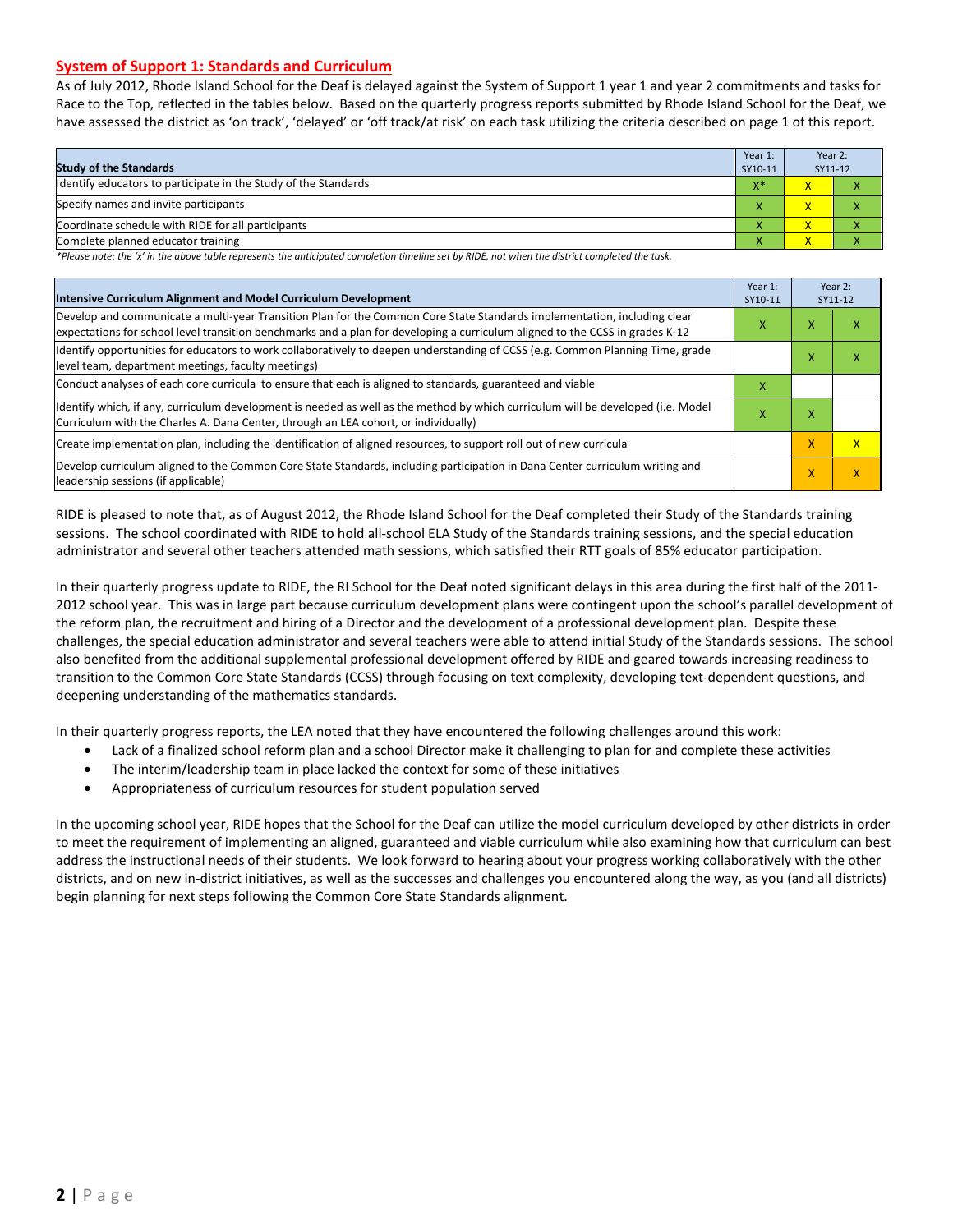#### **System of Support 2: Instructional Improvement Systems**

As of July 2012, Rhode Island School for the Deaf is on-track against the System of Support 2 year 1 and 2 commitments and tasks for Race to the Top. Thus far, Rhode Island School for the Deaf has reported that they intend to implement the Formative Assessment online professional development modules and registered for facilitator orientation sessions which took place in August 2012. The school is has also confirmed that they plan to engage a school data leadership team in the 'Data Use' professional development series starting in August 2012 and running through the remaining school year, and has confirmed logistics with RIDE for those initial sessions. Additionally, the school also registered for training on the Instructional Management System (IMS) training.

In the upcoming CLO sessions, we look forward to hearing about the successes and challenges that Rhode Island School for the Deaf has encountered while implementing these systems, as well as the district's progress around building teacher engagement in the various IMS tools and resources. Additionally, for those participating in the 'Data Use' professional development, we would be interested in hearing some of the strategies that Rhode Island School for the Deaf has learned around deepening collaboration around data and using data to change instructional outcomes.

| <b>Formative Assessment Online Professional Development Modules</b>                                                                                                                                       | Year 1:<br>SY10-11 | Year 2:<br>SY11-12 |
|-----------------------------------------------------------------------------------------------------------------------------------------------------------------------------------------------------------|--------------------|--------------------|
| Create multiyear plan for implementation of formative assessment PD modules, including the process and timelines by which all<br>leducators will participate in the formative assessment training modules |                    | х                  |
| ldentify facilitators who will support the implementation of formative assessment practices in daily instruction                                                                                          |                    |                    |

| <b>Instructional Management System (IMS)</b>                                                                                                                                                                                           | Year 1:<br>SY10-11                            |   | Year 2:<br>SY11-12 |
|----------------------------------------------------------------------------------------------------------------------------------------------------------------------------------------------------------------------------------------|-----------------------------------------------|---|--------------------|
| Designate an LEA data steward to support decision making around data collections and systems implementation and to provide input<br>and feedback on data initiatives through designated representatives                                | <b>Identify</b><br><b>LEA Data</b><br>Steward | x |                    |
| Maintain data quality standards of local student information systems and upload local assessment data and program information as<br>required by RIDE in a timely manner                                                                | x                                             | x |                    |
| Review the RIDE IMS Training Plan and develop a multivear training and implementation plan to provide all educators with access<br>and training on the system                                                                          |                                               |   |                    |
| Based on IMS Training Plan guidance, register and attend training for Administrative Users (i.e. users who will maintain and configure<br>both the Primary IMS and RtI Module) and LEA Trainers (i.e. staff to be trained as trainers) |                                               |   |                    |
| Following RIDE training, LEA Administrative Users and LEA Trainers configure the IMS for educator use and to provide end users with<br>access and training needed to utilize the IMS for daily activities                              |                                               |   |                    |

| 'Data Use' Professional Development                                                                                                                                                                                                                                                     | Year 1:<br>SY10-11 |  | Year 2:<br>SY11-12 |
|-----------------------------------------------------------------------------------------------------------------------------------------------------------------------------------------------------------------------------------------------------------------------------------------|--------------------|--|--------------------|
| Complete a needs assessment survey indicating the use of and collaboration around data within schools and across the LEA                                                                                                                                                                |                    |  |                    |
| Based on RIDE implementation plan, determine the timing (i.e. Year 1, Year 2, or staggered across Year 1 and Year 2) of LEA<br>participation in 'Data Use' Professional Development and provide RIDE with the schools that will participate in Year 1 and/or Year 2<br>training cohorts |                    |  |                    |
| In coordination with RIDE, select 'Data Use' training dates for each cohort of schools, as applicable                                                                                                                                                                                   |                    |  | Year 1             |
| Identify and provide RIDE with the leadership team members from each school who will participate in the Year 1 and/or Year 2<br>training cohorts, as applicable                                                                                                                         |                    |  | Year 1             |

*\* Please note that, for this project, 'year 1' refers to cohort 1 taking place during the 2012-2013 school year, and 'year 2' refers to cohort 2 taking place during the 2013-2014 school year.*

| <b>Interim Assessments</b>                                                                                                                                                              | Year 1:<br>SY10-11 | Year 2:<br>SY11-12 |
|-----------------------------------------------------------------------------------------------------------------------------------------------------------------------------------------|--------------------|--------------------|
| Identify method by which all educators will have access to interim assessments                                                                                                          |                    |                    |
| Develop timeline for training of all educators in the use of interim assessments utilizing train-the-trainer model                                                                      |                    |                    |
| Develop protocols or expectations regarding the use of interim assessment to inform instruction including timelines for<br>administration and process for scoring and reporting results |                    |                    |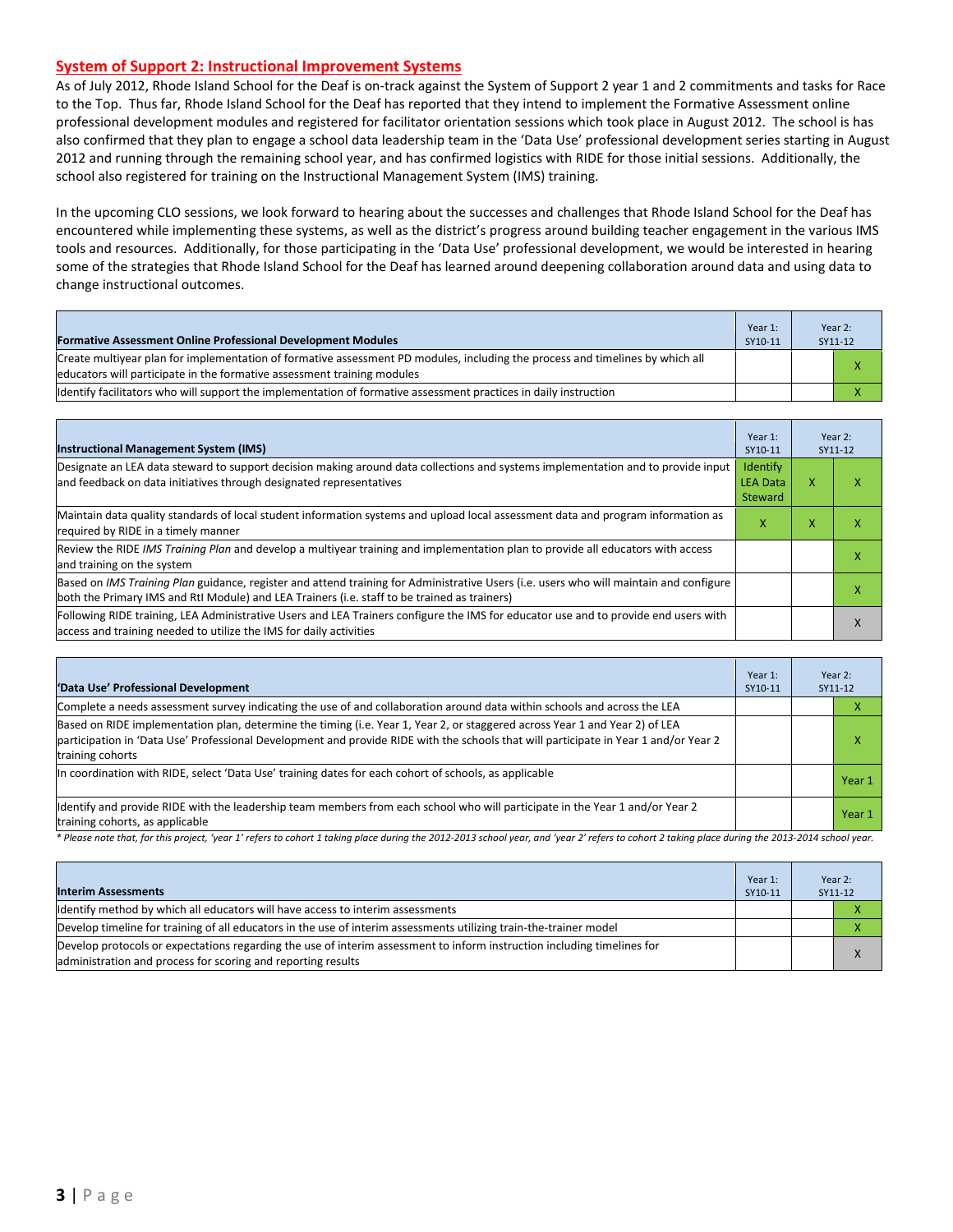#### **System of Support 3: Educator Effectiveness**

As of July 2012, Rhode Island School for the Deaf is on-track against the System of Support 3 year 1 and 2 commitments and tasks for Race to the Top.

| <b>Educator Evaluation</b>                                                                                                                                                                            |   |   | Year 2:<br>SY11-12 |
|-------------------------------------------------------------------------------------------------------------------------------------------------------------------------------------------------------|---|---|--------------------|
| Participate in educator evaluation model design, development and refinement feedback opportunities.                                                                                                   | X | x | v                  |
| Identify District Evaluation Committee members, responsible for monitoring the implementation of the system and providing<br>recommendations to LEA leadership teams.                                 | X | X | x                  |
| Participate in field testing to support RI Model development                                                                                                                                          | x |   |                    |
| Ildentify individuals who will serve as primary and, if applicable, secondary/complementary evaluators                                                                                                | X |   | х                  |
| Send all required evaluators to RIDE-provided evaluator training on model; Send evaluators and system administrators to training on<br>the Educator Performance Support System (EPSS) data system     | X | X | x                  |
| Examine LEA Policies and Contracts for Challenges; where applicable, consider memorandums of understanding or contract renewal<br>language which will support district implementation of evaluations. |   | X | x                  |
| Create a plan for the appropriate use of funds to support implementation of educator evaluation system.                                                                                               | X |   | x                  |
| Complete required RI Model components of educators and building administrator evaluations.                                                                                                            |   |   | X                  |
| Submit evaluation data and documentation (e.g. component and summative level ratings, verified rosters); provide other requested<br>linformation to support RIDE research and system improvement.     |   |   | X                  |

Based on their quarterly progress reports, Rhode Island School for the Deaf was unable to implement the Rhode Island Model for teacher and building administrator evaluations. The school created a District Evaluation Committee (composed of roles such as teachers, support personnel, principals and central office staff) which has been submitted to RIDE. The Rhode Island School for the Deaf has formally confirmed with RIDE that they are unable to submit evaluation data and documentation for the 2011-2012 school year.

To support teacher understanding of the evaluation process, Rhode Island School for the Deaf staff received training on the educator evaluation system from the special education administrator whom attended all module trainings. Additionally, teachers were offered the opportunity for practice observations with the special education administrator throughout the 2011-2012 school year in preparation for their eventual implementation.

Evaluators from the School for the Deaf attended all training modules offered by RIDE during the 2011-2012 school year, and evaluators from the LEA also attended the summer 2012 training Academies. We want to remind the LEA that, in addition the Academy training, all personnel responsible for evaluating teachers and building administrators must attend two half-days of additional professional development taking place over the 2012-2013 school year as well as online observation practice. Personnel responsible for evaluating both teachers and building administrators are only required to attend professional development and training for teacher evaluators (e.g., the *Academy for Personnel Evaluating Teachers)*.

In their quarterly progress report, the LEA noted that they have encountered the following challenges around this work:

- Limited administrator capacity to conduct observations is exacerbated by the need for evaluator fluency in sign language
- Historically, teachers have never been evaluated at the school

RIDE has appreciated Rhode Island Training School's collaboration and thought partnership around the development and refinement of educator evaluation processes. We encourage the Training School to shared the structures and processes they put in place to support the evaluation process with their peers in upcoming meetings. We also hope that the CLO participants will obtain valuable insight into the strategies and resources other similar districts are using to support their evaluation process.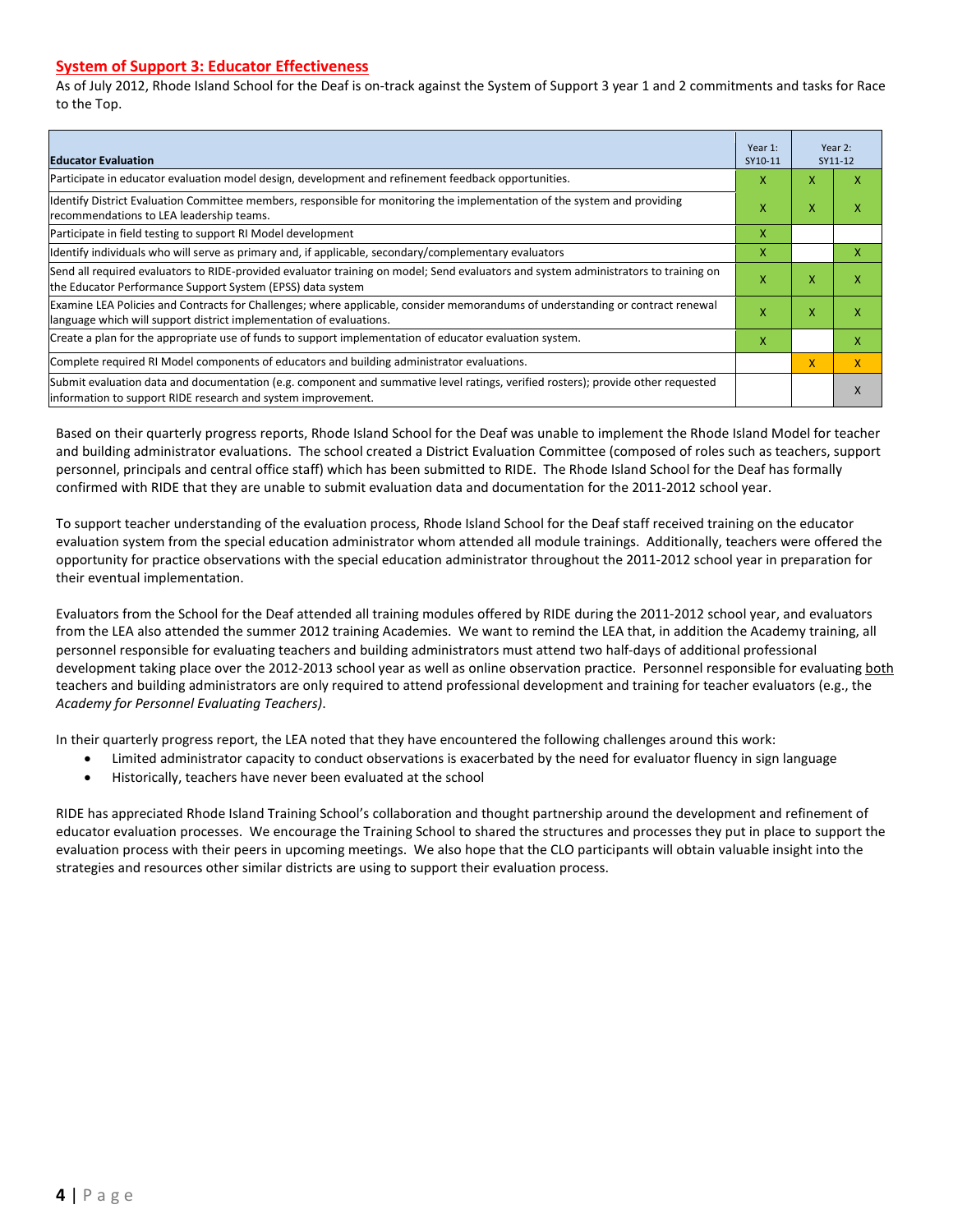#### **System of Support 4: Human Capital Development**

As of July 2012, Rhode Island School for the Deaf is on-track against the System of Support 4 year 1 and 2 commitments and tasks for Race to the Top.

| <b>Recruitment (SchoolSpring)</b>                                                            | Year 1:<br>SY10-11 | Year 2:<br>SY11-12 |
|----------------------------------------------------------------------------------------------|--------------------|--------------------|
| Provide RIDE with feedback on the desired functionality of a state-wide recruitment platform |                    |                    |
| Attend orientation sessions with selected vendor and train relevant personnel as needed      |                    |                    |
| (Post open positions using the state-wide Recruitment Platform (SchoolSpring)                |                    |                    |

| <b>Beginning Teacher Induction</b>                                                                                                                                            | Year 1:<br>SY10-11 |   | Year 2:<br>SY11-12 |
|-------------------------------------------------------------------------------------------------------------------------------------------------------------------------------|--------------------|---|--------------------|
| Provide RIDE with feedback around the proposed design of the Induction Coach program                                                                                          | X                  |   |                    |
| If applicable, recommend potential Induction Coaches to RIDE                                                                                                                  | X                  |   |                    |
| Review and revise hiring policies, timelines and processes in order to support appropriate and timely projections for anticipated hires<br>requiring induction coach services | x                  |   | ⋏                  |
| Provide RIDE with list of beginning teachers who will receive Induction Coach support in a timely manner in order to ensure that all<br>beginning teachers have coaching      |                    |   | ⋏                  |
| Participate in RIDE-provided information opportunities in order to learn about induction coach program                                                                        | X                  | ⋏ |                    |

In preparation for the 2012-2013 school year, Rhode Island School for the Deaf has been utilizing the SchoolSpring recruitment platform to recruit for open positions.

During the 2011-2012 school year, Rhode Island School for the Deaf had 1 beginning teacher who was supported by a RIDE induction coach. Initially, there was no in-classroom support for the teacher due to a need for an interpreter. However, in winter 2012 the identification of an interpreter allowed for the full implementation of the induction program for the beginning teacher.

In their quarterly progress report, the LEA noted that they have encountered the following challenges around this work:

- Difficult finding local candidates who are proficient in ASL and have Teacher of the Deaf certification; currently, Rhode Island does not have a higher education program for this certification
- The RIDE Induction Coach is limited in the support and feedback s/he is able to provide beginning teachers, given that the coach is not a teacher of the Deaf and is not fluent in sign language. An interpreter must be used for coaching visits.

In the upcoming CLO sessions, RIDE looks forward to engaging in a deeper conversation around the revisions that Rhode Island School for the Deaf and other LEAs have made to their hiring policies, timelines and processes in order to support broader human capital initiatives including recruitment of highly qualified and diverse candidates and providing data-driven induction support to beginning teachers.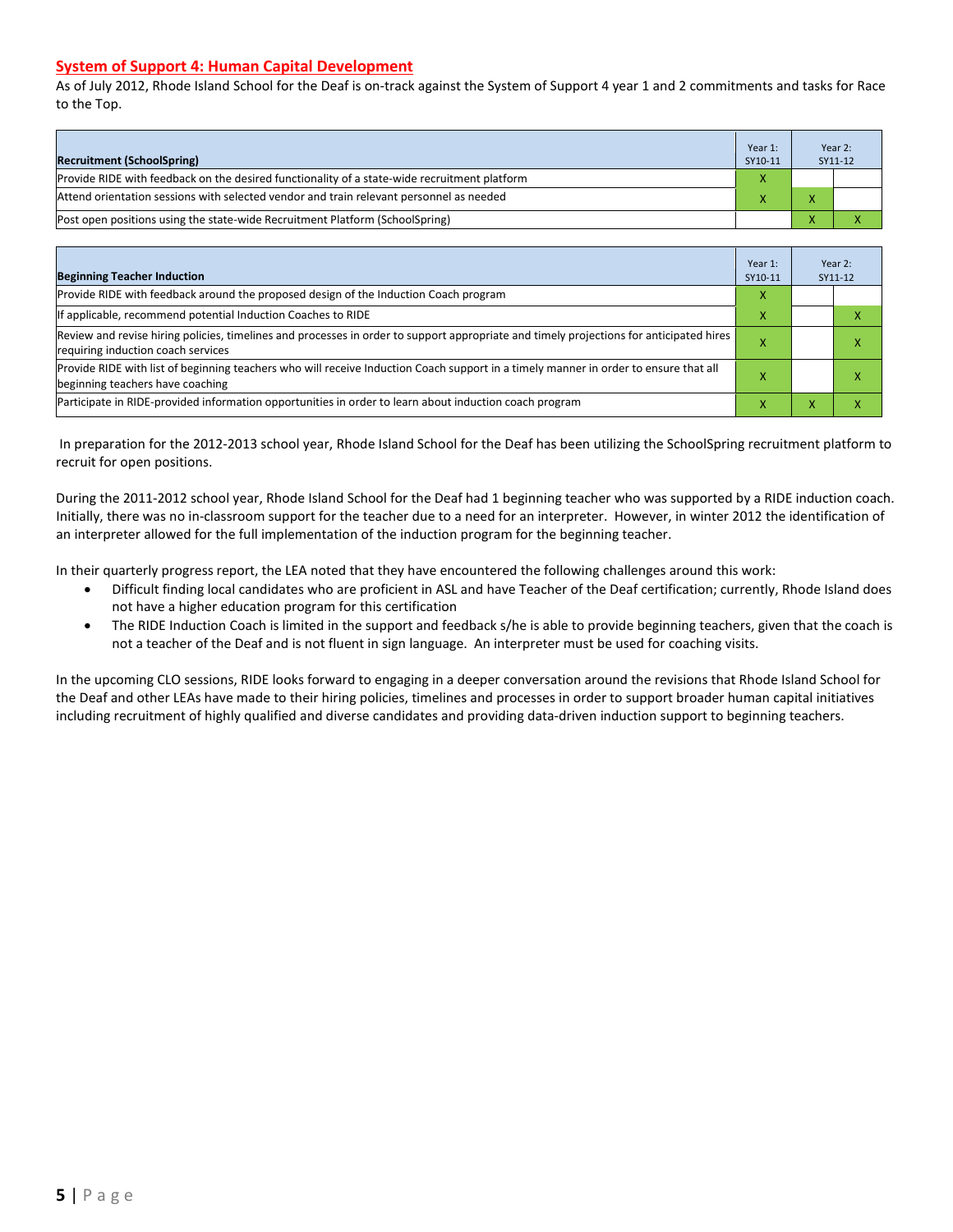#### **System of Support 5: Persistently Low Achieving Schools**

While the Rhode Island School for the Deaf did not formally participate in the RTT projects under System of Support 5 during the 2011-2012 school year, RIDE would like to note that the school has worked to develop a reform and improvement plan, which includes significant activities and professional development which aspire to address the school's challenges; the LEA SIG Application and School Reform Plan were submitted to RIDE and approved, with minor clarifications. Additionally, RIDE is pleased to note that the school has funding available for use in procuring school achievement specialist and educator evaluation intermediary service provider services.

In their quarterly progress report, the LEA noted that they have encountered the following challenges around this work:

- The school serves a unique population and, as a result, the school needs to develop a comprehensive system for language planning around instruction.
- Currently, the school has no identified curriculum and no comprehensive system for instruction.

The contents of this report were developed under a Race to the Top grant from the U.S. Department of Education. However, those contents do not necessarily represent the policy of the U.S. Department of Education, and you should not assume endorsement by the Federal Government.